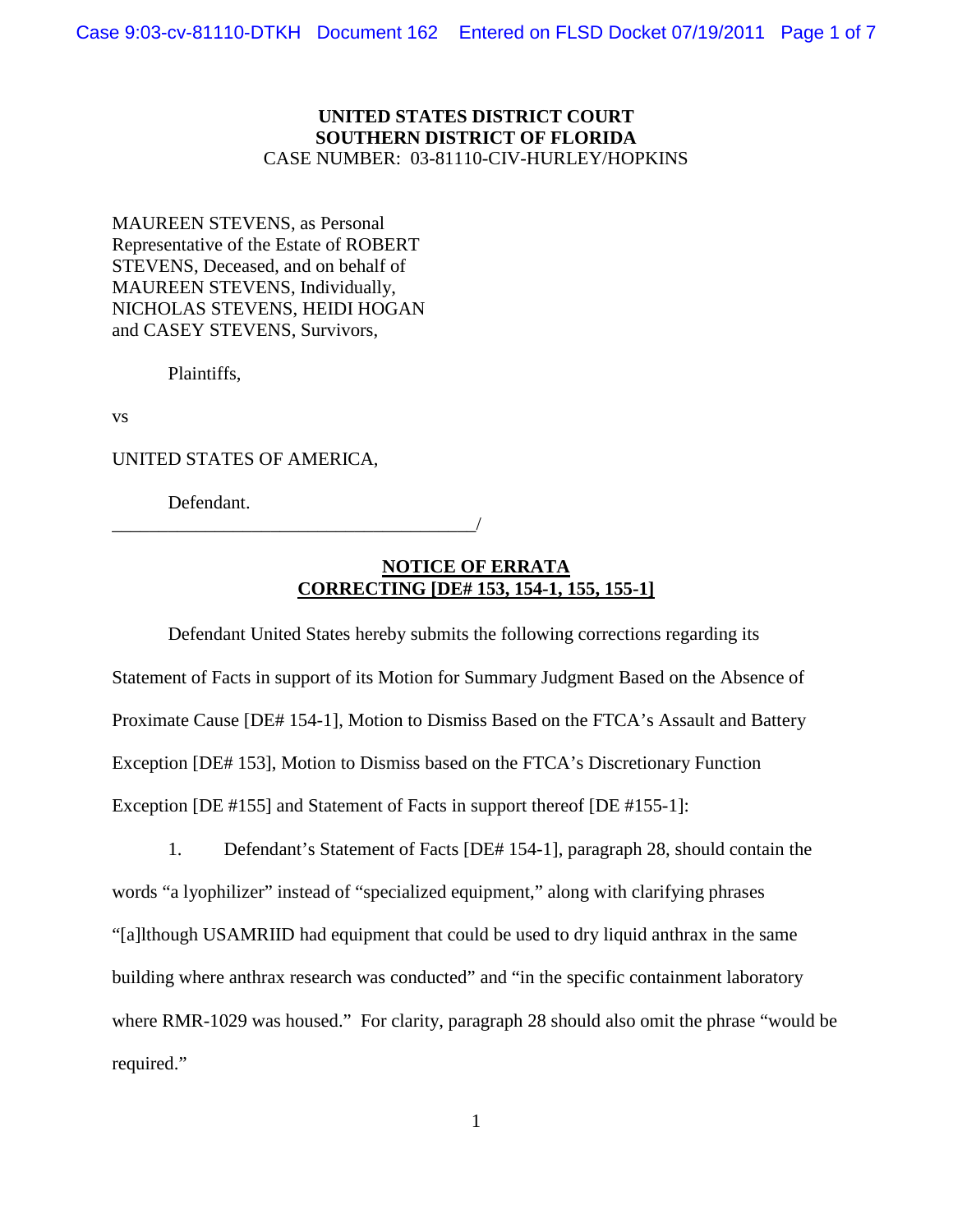As corrected, the pertinent statement provides as follows:

Although USAMRIID had equipment that could be used to dry liquid anthrax in the same building where anthrax research was conducted, USAMRIID did not have a lyophilizer in the specific containment laboratory where RMR-1029 was housed to prepare the dried spore preparations that were used in the letters.<sup>[1](#page-1-0)</sup>

2. Defendant's Motion to Dismiss [DE# 153] at page 3 should contain the phrase "another private medical research facility" instead of "a number of different private medical research facilities." As corrected, the pertinent statement provides as follows: " . . . the record is clear that, prior to the attacks, anthrax from this same batch was lawfully sent to another private medical research facility."

3. Defendant's Motion to Dismiss [DE# 153] at page 3, note 12, should contain the phrase "a private laboratory operated by Battelle" instead of "private laboratories operated by BioPort and Battelle." As corrected, the pertinent statement provides as follows: "(reflecting that, in the years preceding the September/October 2001, attacks, portions of the RMR-1029 batch were provided to a private laboratory operated by Battelle)."

4. Defendant's Motion to Dismiss [DE# 153] at page 27 should contain the phrase "with another facility outside the control of the government (a private research laboratory at Battelle)" instead of "with a number of different facilities outside the control of the government, including private research laboratories at BioPort and Battelle." As corrected, the pertinent statement provides as follows: " . . . this particular batch of anthrax was properly shared, prior to the attacks, with another facility outside the control of the government (a private research laboratory at Battelle)."

<span id="page-1-0"></span> $1$  Defendant United States does not seek to imply that a lyophilizer provides the only means to dry liquid anthrax.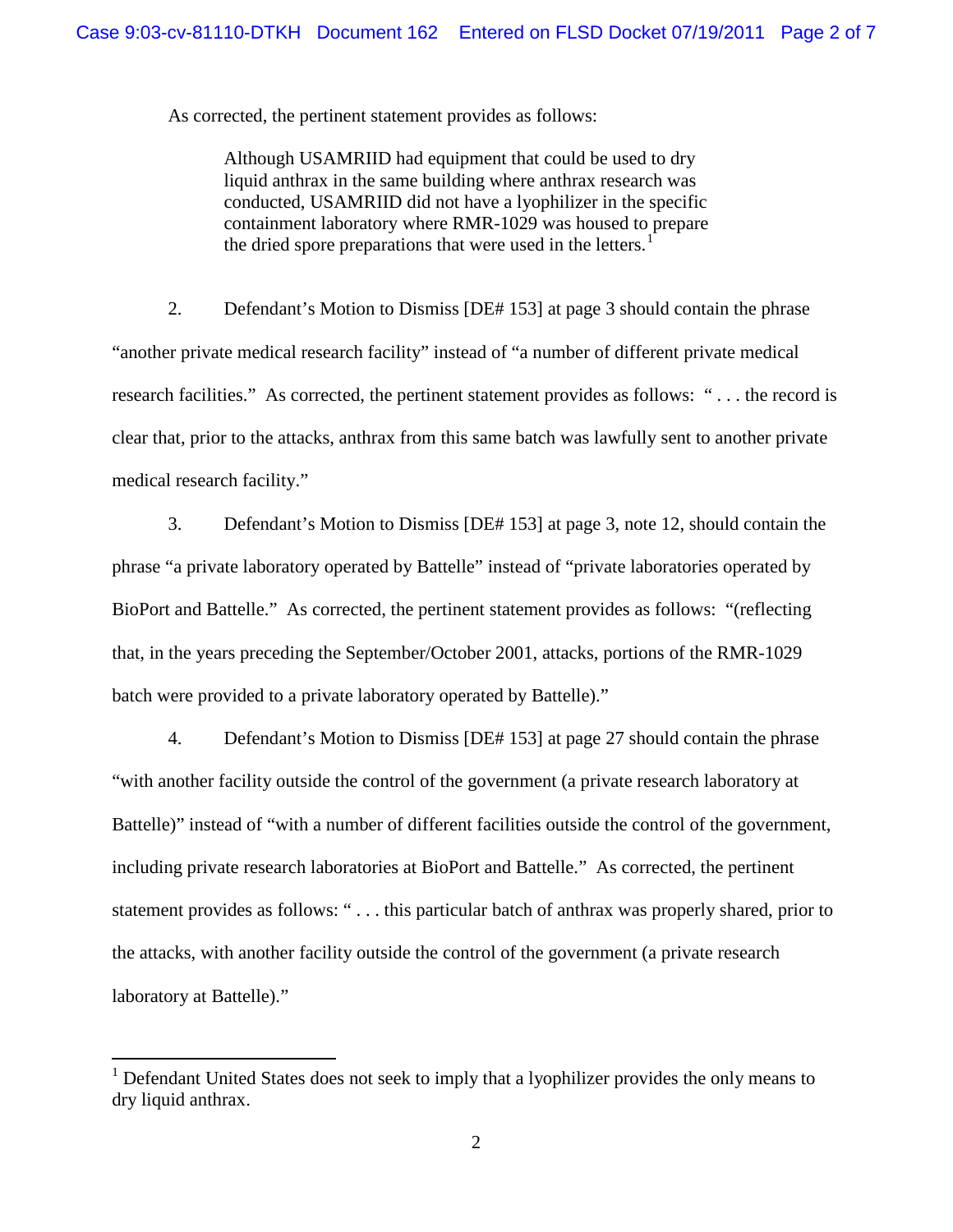5. Defendant's Motion to Dismiss [DE# 153] at page 27 should contain the phrase "the private research laboratory was allowed to provide" instead of "these private research laboratories could have in turn provided." As corrected, the pertinent statement provides as follows: "Upon the receipt of RMR-1029 spores, the private research laboratory was allowed to provide aliquots to other laboratory facilities for legitimate research purposes."

6. Defendant's Motion to Dismiss [DE# 153] at page 27, note 69, should contain the phrase "reflects an example of pre-attack shipments to a private facility" instead of "reflects a number of examples of pre-attack shipments to private facilities." In addition, page 27, note 69, the statement that "on December 4, 2000, 100 mL of RMR-1029 were provided to BioPort (a private biopharmaceutical and biotech company)" should be deleted. As corrected, the pertinent statement provides as follows: "The Reference Material Receipt Record for RMR-1029 reflects an example of pre-attack shipments to a private facility, including: on May 1, 2001, 90 mL of RMR-1029 were provided to Battelle (a private science and technology company); and on June 15, 2001, 50 mL of RMR-1029 were provided to Battelle."

7. Defendant's Statement of Facts in Support of its Motion to Dismiss [DE# 153-1] at page 2, para. 12, should contain the phrase "an example of a pre-attack shipment to a private facility" instead of "a number of examples of pre-attack shipments to private facilities." In addition, the phrase "identifying amounts provided to BioPort and Battelle" should be changed to "identifying the amounts provided to Battelle." As corrected, the pertinent statement provides as follows: "The Reference Material Receipt Record maintained for RMR-1029 reflects an example of a pre-attack shipment to a private facility. U.S. Ex. AB-2 (RMR-1029 Reference Material Receipt Record) (identifying the amounts provided to Battelle)."

3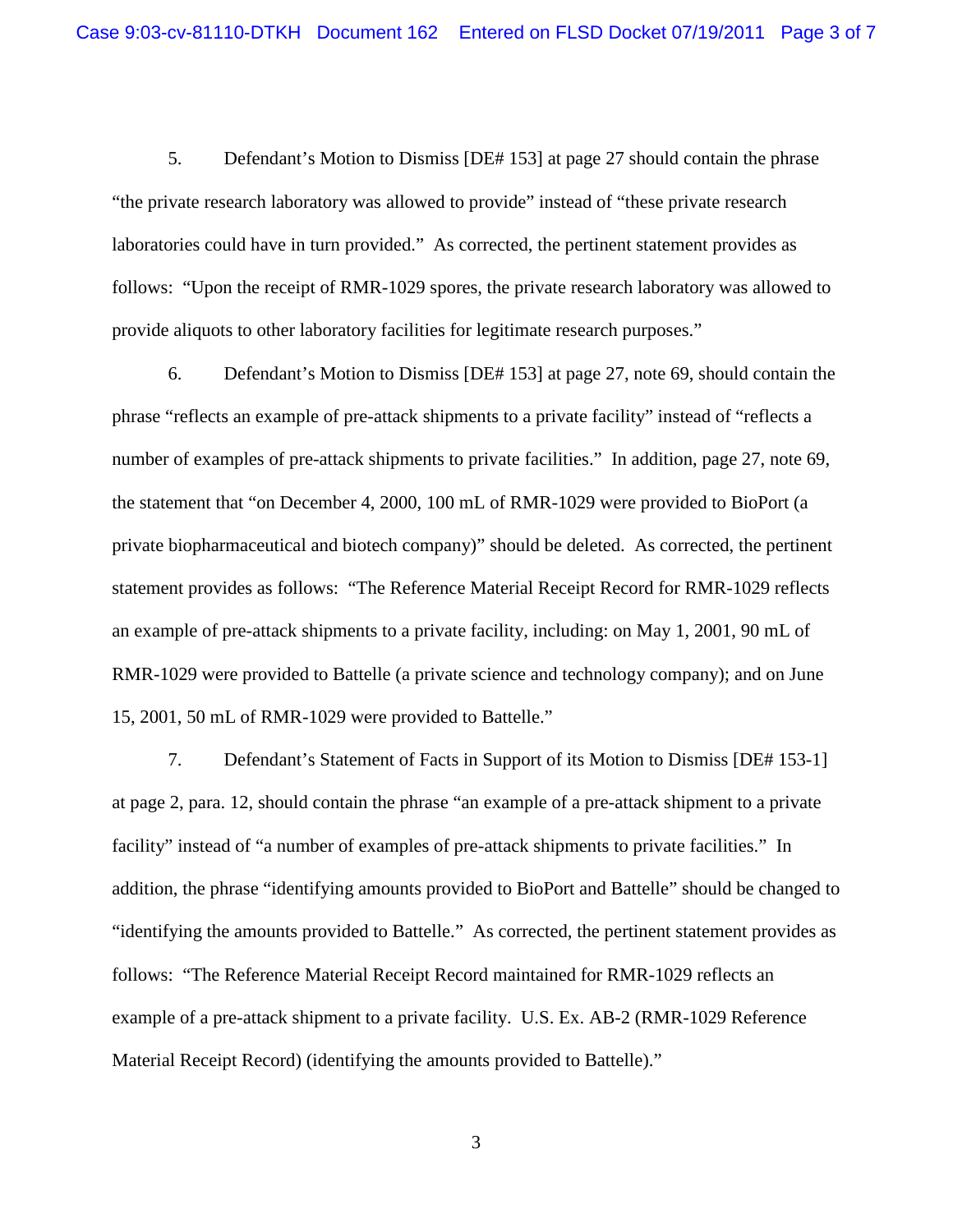8. Defendant's Motion to Dismiss [DE# 153] should contain the word "body"

instead of "bloodstream" at page 17. As corrected, the pertinent statement provides as follows: "Even if a facility were to conduct searches at every door – including strip searches – a scientist who had been inoculated to safely work with certain microorganisms could walk out of a facility undetected with one spore under his or her fingernail or with biological material injected into his or her body."

9. Defendant's Motion to Dismiss [DE# 155], in the Table of Contents, at I.B.1,

should contain the word "controls" so it matches the corresponding section of the brief. As corrected, the pertinent statement provides as follows: "Army Regulation 70-65 does not specify controls for working stocks."

10. Defendant's Motion to Dismiss [DE# 155], page 9, should contain closed quotation marks on line 1 after "collection" and at the end of line 3 after "directives" because these are quotations of the definitions of working stock and reference stock in Army Regulation 70-65. As corrected, the pertinent statement provides as follows:

> Paragraph 3-1b narrowly defines reference stocks as "[t]he lowest passage (earliest culture) of a strain of microorganisms with a documented history and defined characteristics kept in a centralized collection." Working stock broadly includes "[a]ny passage of a strain or microorganisms or toxins in any quantity authorized by the commander to meet needs clearly identified in approved research protocols, test plans, and project/study directives."

11. Defendant's Statement of Facts [DE # 155-1], paragraph 7, footnote 2, should contain the phrase "in 2007." As corrected, the pertinent statement provides as follows: "Even by 2002, the field of laboratory security did not yet exist, and in 2007 Dr. Salerno authored the only book currently existing on the subject."

4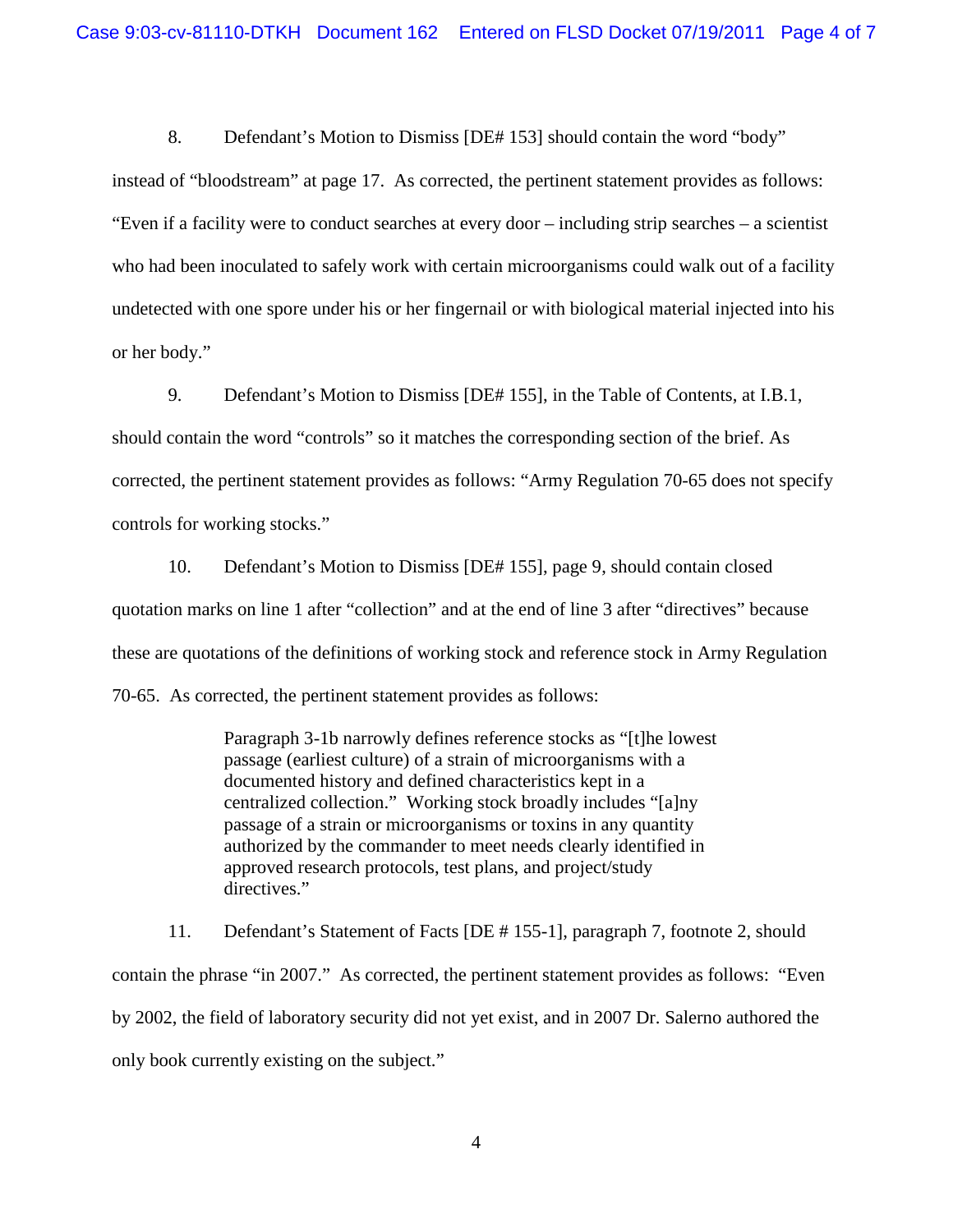Case 9:03-cv-81110-DTKH Document 162 Entered on FLSD Docket 07/19/2011 Page 5 of 7

### **CERTIFICATE OF GOOD FAITH CONFERENCE**

I hereby certify that counsel for the movant contacted Plaintiffs' counsel regarding this notice of errata and that Plaintiffs' counsel affirmed that they do not object to the filing of this notice of errata.

> s/Adam M. Dinnell Adam M. Dinnell, Trial Attorney

Dated: July 19, 2011 Respectfully Submitted,

TONY WEST Assistant Attorney General, Civil Division

J. PATRICK GLYNN, S.D. Fla. Bar No. A5500800 Director, Torts Branch

DAVID S. FISHBACK CHRISTINA M. FALK, S.D. Fla. Bar No. A5500802 Assistant Directors, Torts Branch

KIRSTEN L. WILKERSON, S. D. Fla. Bar No. A5501363 Senior Trial Counsel, Torts Branch

Leon B. Taranto, S.D. Fla. Bar No. A5501416 Jacqueline C. Brown, S. D. Fla. Bar No. A5501424 Jason S. Patil, S.D. Fla. Bar No. A5500801 Trial Attorneys, Torts Branch

s/Adam M. Dinnell Adam M. Dinnell, Trial Attorney S. D. Fla. Bar No. A5501284 U.S. DEPARTMENT OF JUSTICE Civil Division, Torts Branch 1331 Pennsylvania Ave., Ste 800 South Washington, D.C. 20004 (202) 616-4211 [Adam.Dinnell@usdoj.gov](mailto:Adam.Dinnell@usdoj.gov)

Attorneys for Defendant United States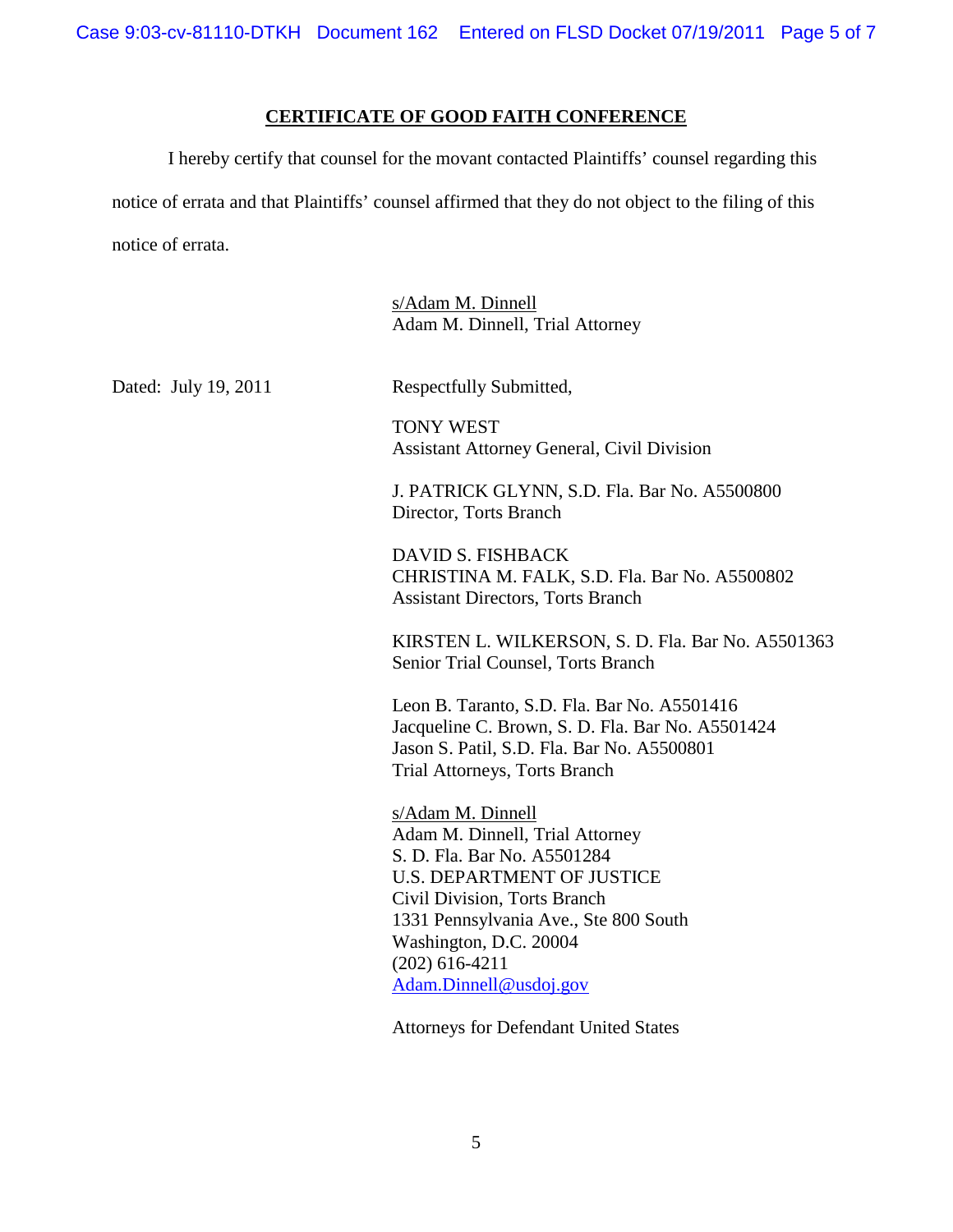### **UNITED STATES DISTRICT COURT SOUTHERN DISTRICT OF FLORIDA** Case No. 03-81110-CIV-HURLEY/HOPKINS

MAUREEN STEVENS, as Personal Representative of the Estate of ROBERT STEVENS, Deceased, and on behalf of MAUREEN STEVENS, Individually, NICHOLAS STEVENS, HEIDI HOGAN and CASEY STEVENS, Survivors,

Plaintiffs,

v.

UNITED STATES OF AMERICA,

Defendant.

\_\_\_\_\_\_\_\_\_\_\_\_\_\_\_\_\_\_\_\_\_\_\_\_\_\_\_\_\_\_\_\_\_\_\_\_\_\_\_/

# **CERTIFICATE OF SERVICE**

I hereby certify that on July 19, 2011, I served the foregoing document on Plaintiffs' counsel of record identified on the attached Service List electronically.

> s/Adam M. Dinnell Adam M. Dinnell